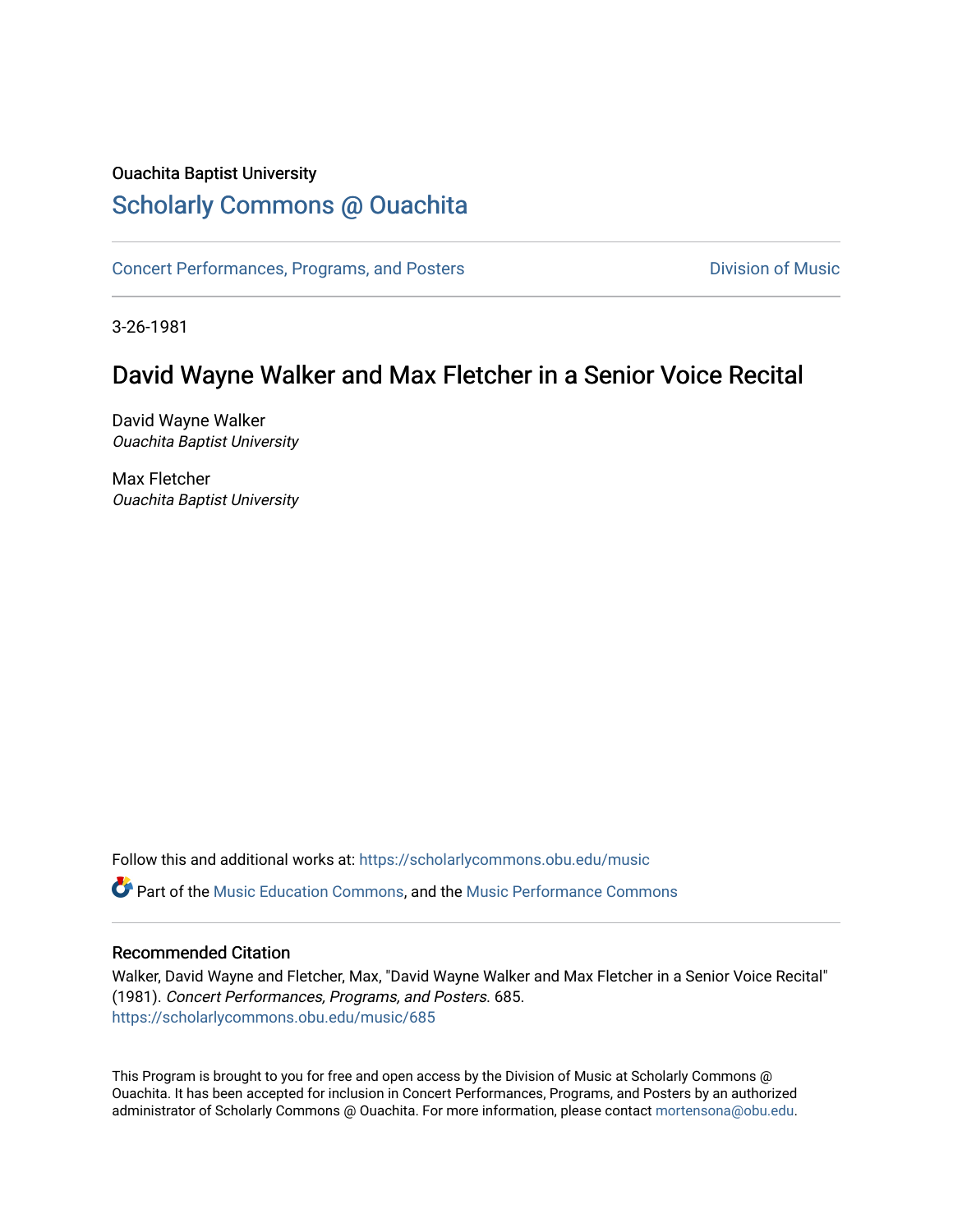# **Ouarhita Baptist University** School of Music Presents

# Bauid Wayne Walker **Baritone**

Jenny Cuang-pianist

and

## Max Fletcher Teunr

Janine Reeues-pianist

### in

Senior Hoire Recital

March 26, 1981 7:00pm Mahee Fine Arts Recital Tall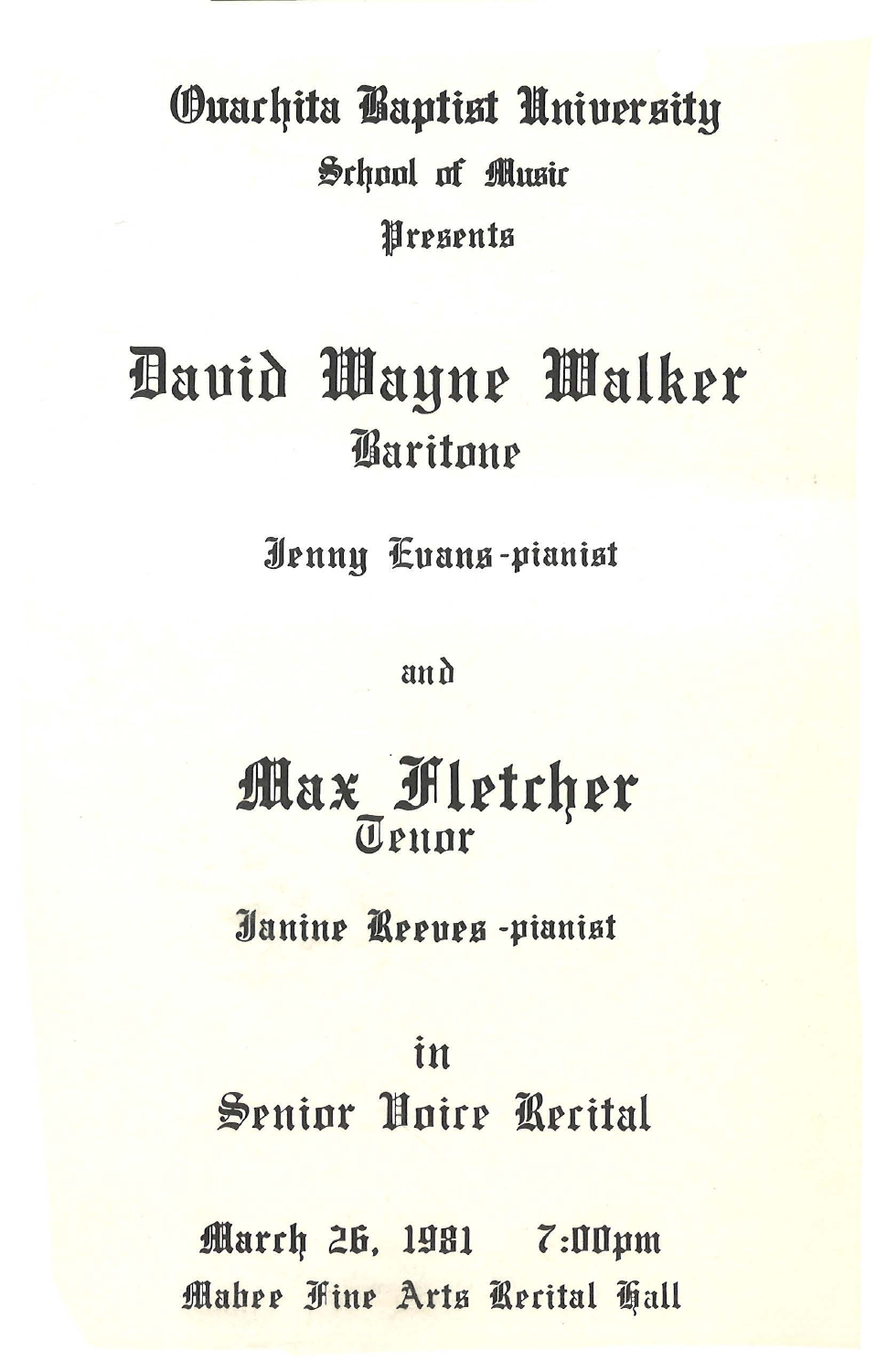### **Jrngram**

I

PUR CH'A TE GRATA LeAnn Jimerson - Cellist Betty Wesson - Flautist

ROLLING IN FOAMING BILLOWS from THE CREATION

II

DIE POST

AUTOMNE

LES BERCEAUX

III

AVANT DE QUITTER CES LIEUX from FAUST

Charles Gounod (1818-1893)

IV

FIVE MYSTICAL SONGS

2. I Got Me Flowers

3. Love Bade Me Welcome

4. The Call

**Chorus** 

Donna McKenzie, Beth Sumpter, Sheryl Waters, Amy Tate, Sarah Hays, Marcia Romero, Brent Powell, Jeff Parker, David Brown, Kent Sweatman, Hal Hall, Rick Briscoe.

### **iauib 1ll!lalkrr**

Ralph Vaughan Williams (1872-1958)

Franz Schubert (1797- 1828)

. Antonio Vivaldi (1678- 1741)

> Joseph Haydn (1732-1809)

Gabriel Faure' (1845- 1924)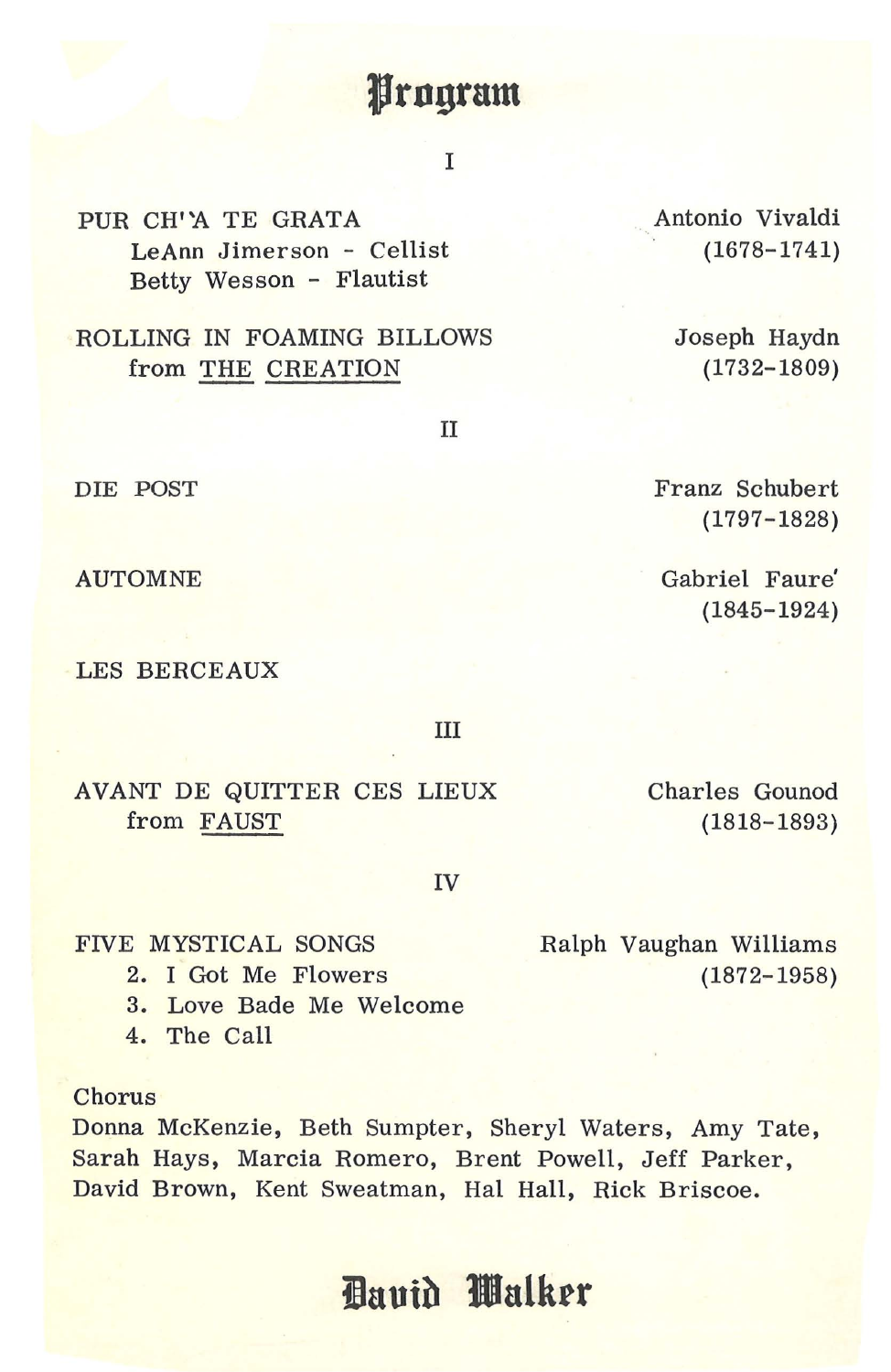### **Jrngram**

#### I

WOULD YOU GAIN THE TENDER CREATURE

DIE LOTOSBLUME

VON EWIGER LIEBE

Georg Frideric Handel (1685-1759)

> Robert Schumann (1810-1856)

Johannes Brahms (1833-1897)

II

E LUCEVAN LE STELLE from TOSCA

CHANSON TRISTE

Giacomo Puccini ( 1858-1924)

> Henri Quparc (1848-1933)

III

HAVE MERCY UPON ME, 0 LORD

Robert Starer (b. 1924)

O, LORD, THOU HAST SEARCHED ME Sven Lekberg

(b. 1899)

**Max Fletcher**